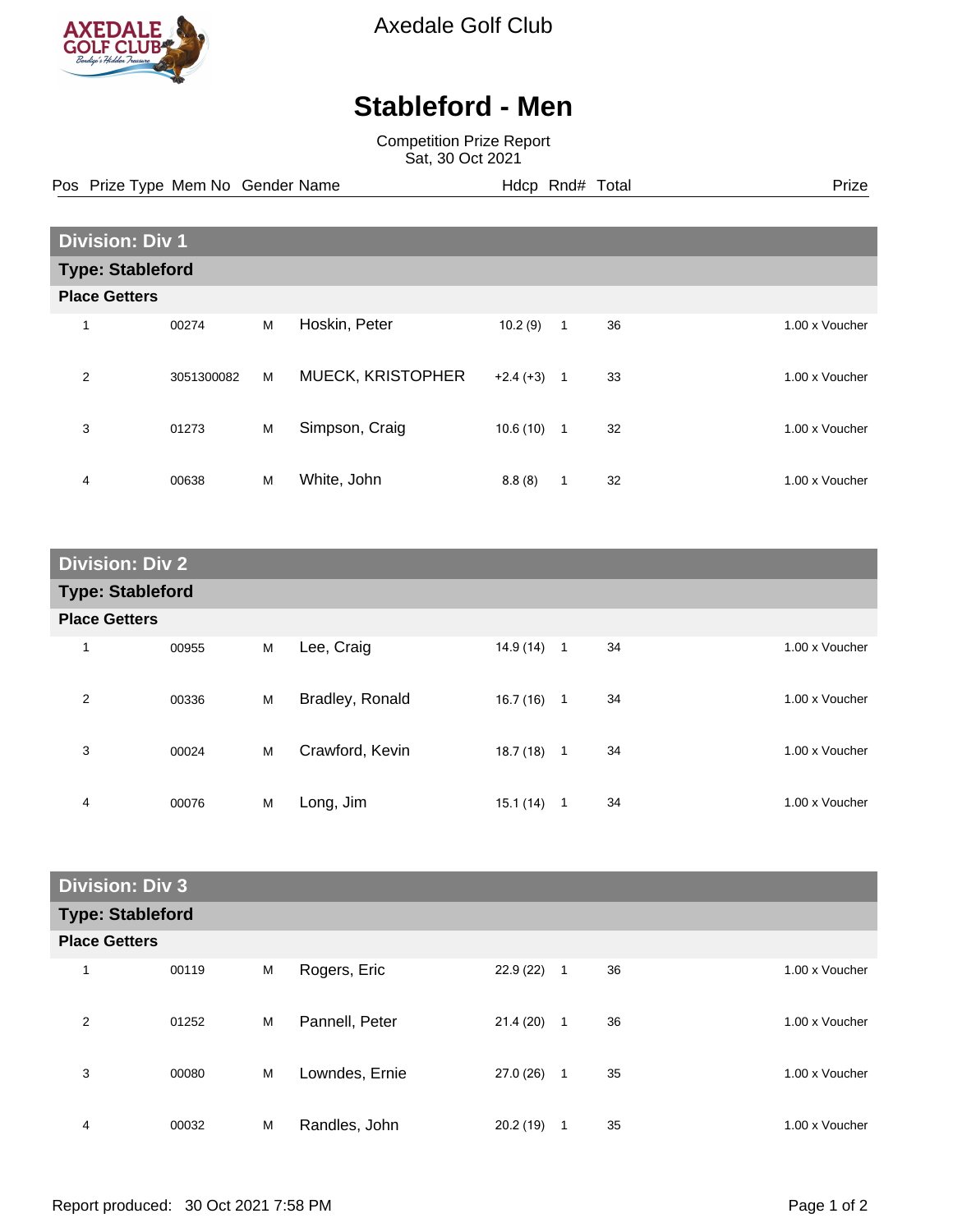|--|

|                         | <b>Division: Overall</b> |   |                 |              |              |    |                          |  |
|-------------------------|--------------------------|---|-----------------|--------------|--------------|----|--------------------------|--|
| <b>Type: Stableford</b> |                          |   |                 |              |              |    |                          |  |
| <b>Ball Rundowns</b>    |                          |   |                 |              |              |    |                          |  |
| (no. 1)                 | 00643                    | M | Bilardi, Sam    | 21.2(20)     | $\mathbf{1}$ | 34 | 1.00 x Balls - Ball Pool |  |
| (no. 2)                 | 00114                    | M | Pompei, Domenic | 26.6(25)     | $\mathbf{1}$ | 34 | 1.00 x Balls - Ball Pool |  |
| (no. 3)                 | 01009                    | M | Moore, Kerry    | 29.6 (28) 1  |              | 34 | 1.00 x Balls - Ball Pool |  |
| (no. 4)                 | 01150                    | M | Davies, Owen    | $24.2(23)$ 1 |              | 33 | 1.00 x Balls - Ball Pool |  |
| (no. 5)                 | 00131                    | M | Skahill, Martin | $20.1(19)$ 1 |              | 33 | 1.00 x Balls - Ball Pool |  |
| (no. 6)                 | 00006                    | M | Beames, Gary    | $14.7(14)$ 1 |              | 33 | 1.00 x Balls - Ball Pool |  |
| (no. 7)                 | 00133                    | M | Taylor, Rob     | $17.6(16)$ 1 |              | 33 | 1.00 x Balls - Ball Pool |  |
| (no. 8)                 | 00068                    | M | Kerr, Geoff     | 24.0 (23) 1  |              | 33 | 1.00 x Balls - Ball Pool |  |
| (no. 9)                 | 01185                    | M | Kesper, Mark    | $17.6(16)$ 1 |              | 33 | 1.00 x Balls - Ball Pool |  |